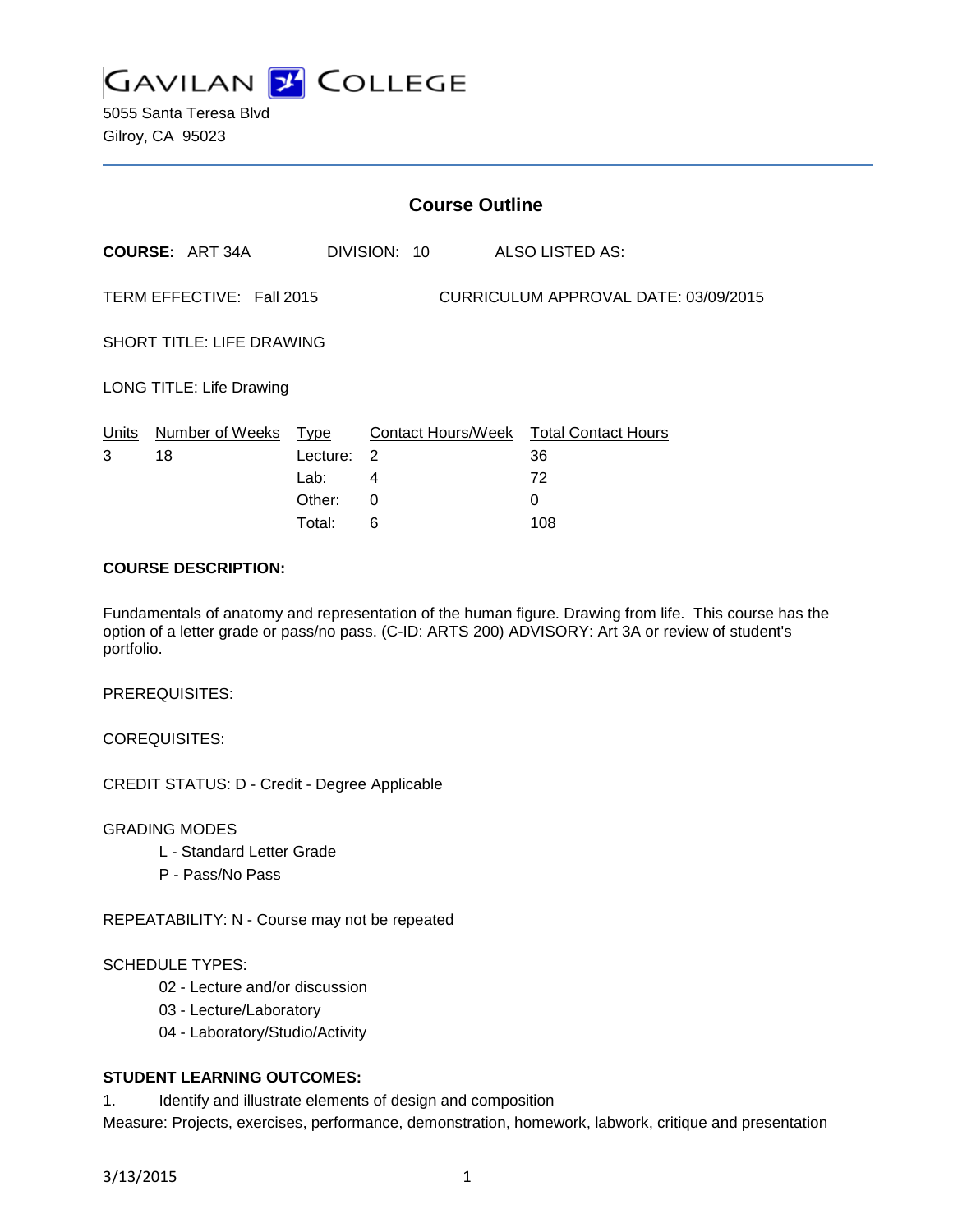PLO: 1, 2 ILO: 1, 7, 5, 2, 6, 4 GE-LO: A1, A6, C1, C2, C5 Year assessed or anticipated year of assessment: 2015

2. Identify and apply the skeletal and muscle structure of head, hands, feet, thorax, extremities and joints including facial expressions and cartilaginous structure

Measure: Projects, exercises, performance, demonstration, homework, labwork, critique and presentation PLO: 1, 2

ILO: 1, 7, 5, 2, 6, 4 GE-LO: A1, A6, C1, C2, C5

Year assessed or anticipated year of assessment: 2015

3. Demonstrate and apply line, value, area, shape, form, mass and volume theories Measure: Projects, exercises, performance, demonstration, homework, labwork, critique and presentation PLO: 1, 2 ILO: 1, 7, 5, 2, 6, 4 GE-LO: A1, A6, C1, C2, C5 Year assessed or anticipated year of assessment: 2015

4. Demonstrate and apply a variety of spatial illusion techniques using the human form--and multiple point and aerial perspective

Measure: Projects, exercises, performance, demonstration, homework, labwork, critique and presentation PLO: 1, 2

ILO: 1, 7, 5, 2, 6, 4 GE-LO: A1, A6, C1, C2, C5 Year assessed or anticipated year of assessment: 2015

5. Demonstrate and apply the use of pencil, pastel, conte charcoal, inks and chalk media Measure: Projects, exercises, performance, demonstration, homework, labwork, critique and presentation PLO: 1, 2 ILO: 1, 7, 5, 2, 6, 4 GE-LO: A1, A6, C1, C2, C5 Year assessed or anticipated year of assessment: 2015

6. Demonstrate and apply knowledge of matting, mounting and format techniques Measure: Projects, exercises, performance, demonstration, homework, labwork, critique and presentation PLO: 1, 2 ILO: 1, 7, 5, 2, 6, 4 GE-LO: A1, A6, C1, C2, C5 Year assessed or anticipated year of assessment: 2015

7. Demonstrate and apply the historical and contemporary significance of the use of the human form in the arts Measure: Projects, exercises, performance, demonstration, homework, labwork, critique and presentation PLO: 1, 2 ILO: 1, 7, 5, 2, 6, 4 GE-LO: A1, A6, C1, C2, C5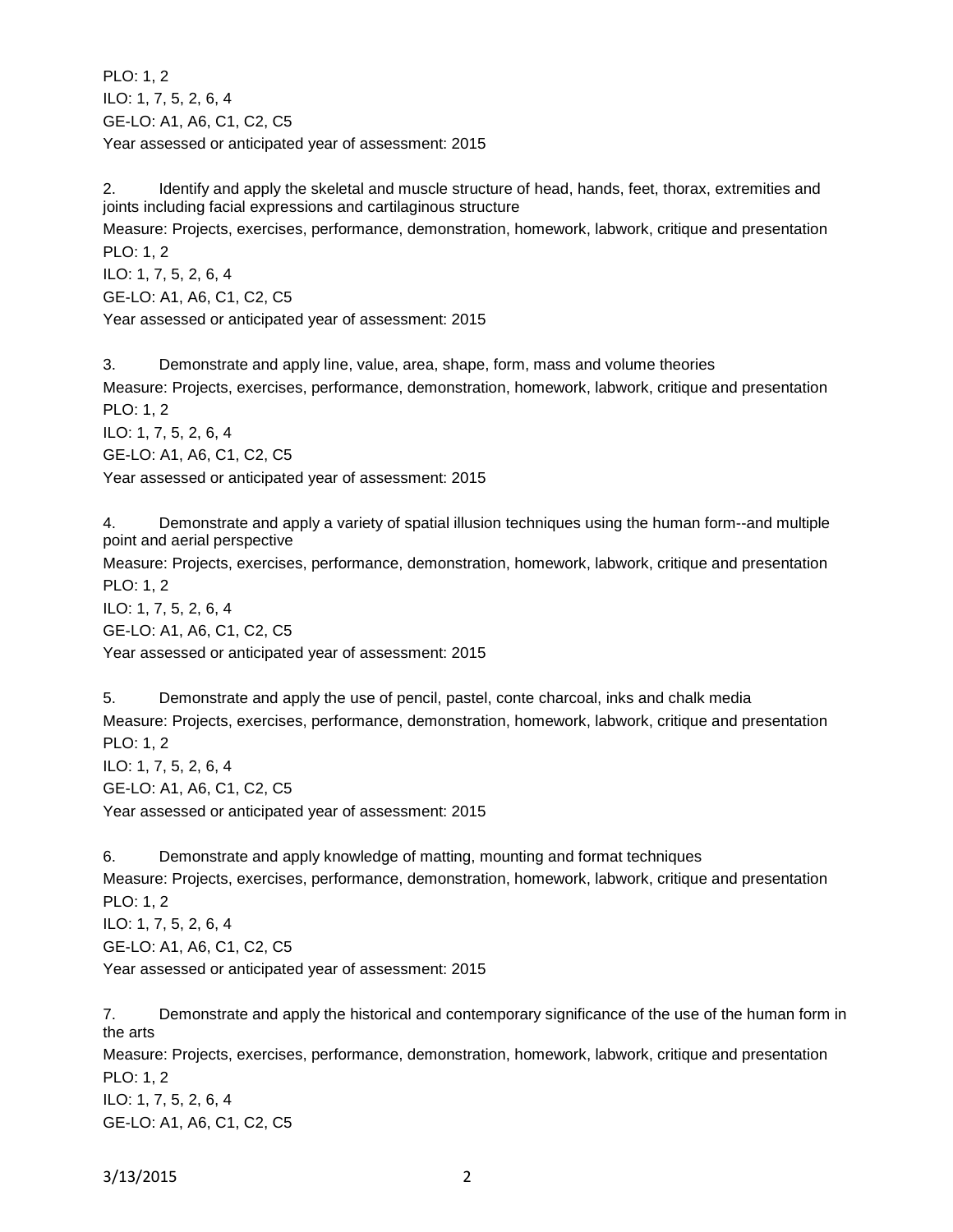Year assessed or anticipated year of assessment: 2015

8. Apply modeling techniques for the human form in a variety of media and lighting environments Measure: Projects, exercises, performance, demonstration, homework, labwork, critique and presentation PLO: 1, 2

ILO: 1, 7, 5, 2, 6, 4 GE-LO: A1, A6, C1, C2, C5

Year assessed or anticipated year of assessment: 2015

# PROGRAM LEARNING OUTCOMES:

After completing the Studio Art major a student will be able to:

1. Analyze and describe the historical and contemporary implications of art in terms of aesthetics, content and meaning.

- 2. Create artworks using a variety of two dimensional art media, tools and equipment.
- 3. Create artworks using a variety of three dimensional art media, tools and equipment.

4. Demonstrate color theory and use color schemes. Students will be able to apply color theory to a variety of art media.

5. Demonstrate and articulate social, political, and community issues as they relate to art.

## **CONTENT, STUDENT PERFORMANCE OBJECTIVES, OUT-OF-CLASS ASSIGNMENTS**

Curriculum Approval Date: 03/09/2015 WEEK 1 6 HOURS LECTURE: Introduction to Life Drawing Gesture Drawing: Mass gesture, line gesture, scribbled line, sustained gesture from the model Lab: Exercises mass, line scribbled line and sustained gesture exercises from the model and a variety of inanimate objects. Materials introduced: vine charcoal and graphite Out of Class Assignments: Read and analyze assigned text on gesture. Create gesture drawings OUTSIDE the studio from everyday scenes including the human figure Student Performance Objectives: Students analyze, demonstrate and apply drawing techniques and concepts introduced by creating gesture drawings, participating in class discussions pertaining to individual and peer drawings, and written responses as assigned. WEEK 2 6 HOURS Lecture: Describe and demonstrate the use of inks; linear and washes as applied to the skeletal structure of the human body. Describe the Skeletal project. Show examples of student work, CD/DVD images, video, slides, textbook, and design artifacts that describe the use of ink and illustrate the

human skeletal structure

Demonstrate the use of tools and materials that are used for creating drawings using line and washes as pertains to the human skeletal structure.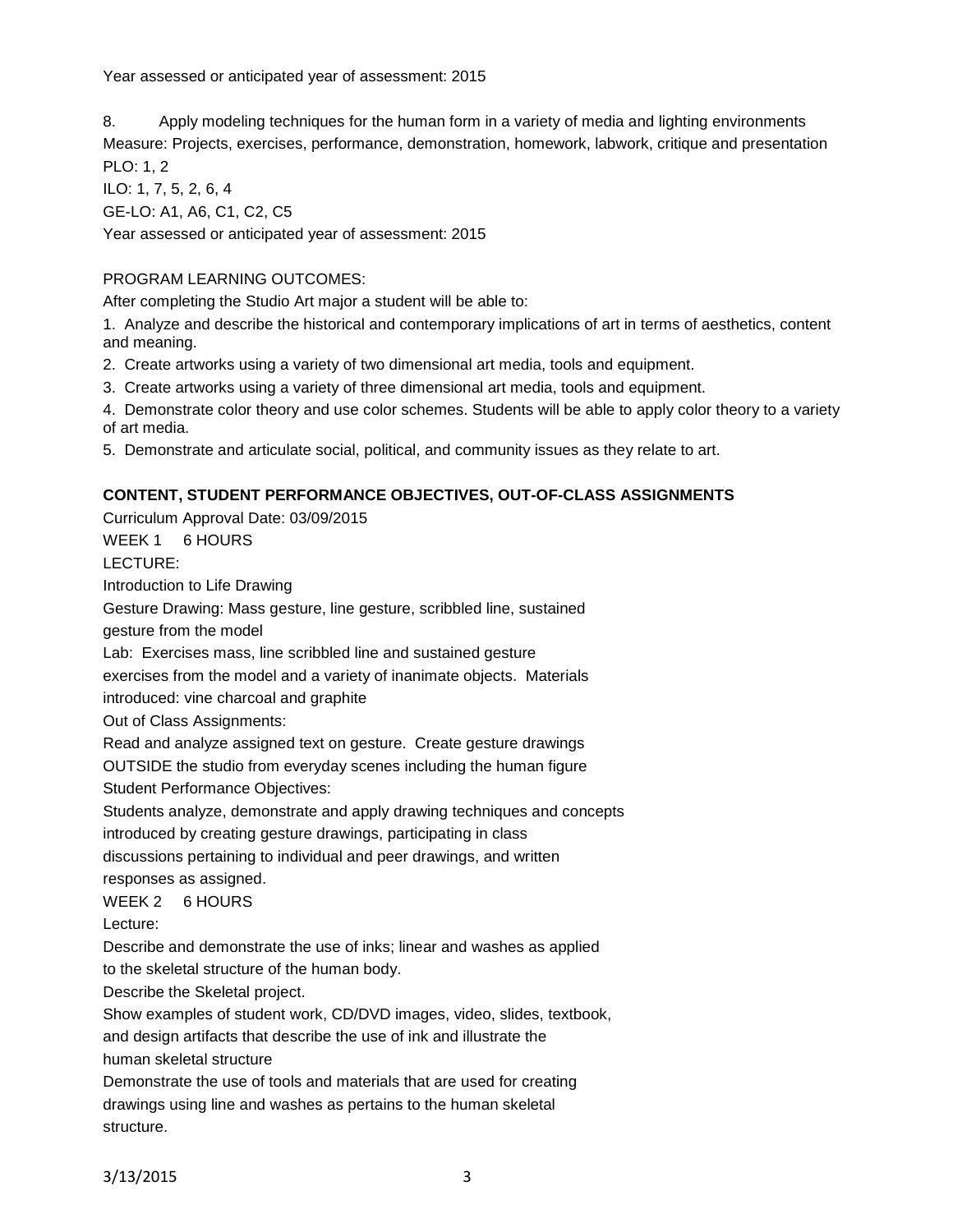Demonstrate ways to correct for ink problems. Lab: Work on exercises and Skeletal drawings. Critique and discussion of student drawings. Out of Class Assignments: Work on preliminary sketches for Skeletal drawings Reading assignment from textbook and/or handouts that addresses human skeletal structure. Student Performance Objectives: Students analyze, demonstrate and apply drawing techniques and concepts introduced by creating skeletal structure drawings, participating in class discussions pertaining to individual and peer drawings, and written responses as assigned. WEEK 3 6 HOURS Lecture: Describe and demonstrate the use of Contrapposto and juxta-position with the skeletal structure Describe the Contrapposto project. Show examples of student work, CD/DVD images, video, slides, textbook, and design artifacts that use contrapposto. Demonstrate the use of tools and materials that are used for creating drawings using contrapposto and mass. Describe particular material and conceptual problems associated with contrapposto and mass Demonstrate ways to correct for juxta-position problems. Lab: Work on exercises and contrapposto drawings. Critique and discussion of student drawings. Out of Class Assignments: Work on preliminary sketches for contrapposto drawings Reading assignment from textbook and/or handouts that addresses contrapposto and mass Student Performance Objectives: Students analyze, demonstrate and apply drawing techniques and concepts introduced by creating contrapposto and juxta-position drawings, participating in class discussions pertaining to individual and peer drawings, and written responses as assigned.. WEEK 4 6 HOURS Lecture: Describe and demonstrate the use of negative-shape in figure drawing Describe the negative-shape project. Show examples of student work, CD/DVD images, video, slides, textbook, and design artifacts that use negative-shape. Demonstrate the use of tools and materials that are used for creating drawings using negative-shapes Describe particular material and conceptual problems associated with negative-shapes

Describe particular material problems associated with inks.

Demonstrate ways to correct for negative-shape problems.

Lab: Work on exercises and negative-shape drawings.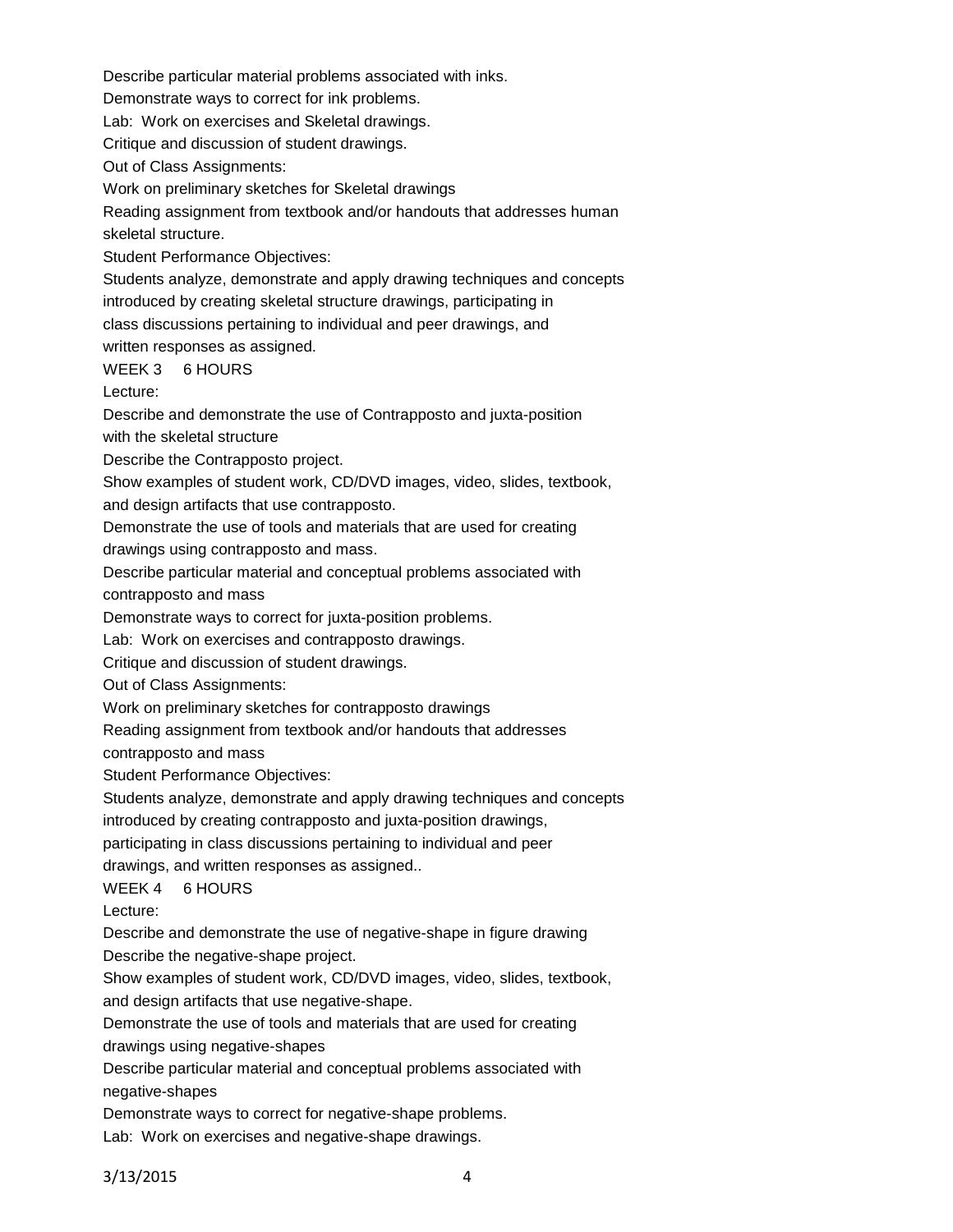Critique and discussion of student drawings.

Out of Class Assignments:

Work on preliminary sketches for negative-shape drawings

Reading assignment from textbook and/or handouts that addresses

negative-shape

Student Performance Objectives:

Students analyze, demonstrate and apply drawing techniques and concepts introduced by creating negative-shape drawings, participating in class discussions pertaining to individual and peer drawings, and written responses as assigned...

WEEK 5 6 HOURS

Lecture:

Describe and demonstrate the use of shape as plane and volume as pertains to the human form

Describe the shape/plane/volume project.

Show examples of student work, CD/DVD images, video, slides, textbook,

and drawing processes that use shape/plane/volume.

Demonstrate the use of tools and materials that are used for creating

drawings using shape/plane/volume

Describe particular material and conceptual problems associated with

shape/plane/volume

Demonstrate ways to correct for shape/plane/volume problems

Lab: Work on exercises and shape/plane/volume drawings.

Critique and discussion of student drawings.

Out of Class Assignments:

Work on preliminary sketches for shape/plane/volume drawings

Reading assignment from textbook and/or handouts that addresses

shape/plane/volume

Student Performance Objectives:

Students analyze, demonstrate and apply drawing techniques and concepts introduced by creating shape/plane/volume drawings, participating in class discussions pertaining to individual and peer drawings, and

written responses as assigned

WEEK 6 6 HOURS

Lecture:

Describe and demonstrate the ways of creating value (shading) in the

human form

Describe the value project.

Show examples of student work, CD/DVD images, video, slides, textbook, and drawing processes that use value.

Demonstrate the use of tools and materials that are used for creating

drawings using value

Describe particular material and conceptual problems associated with value

Demonstrate ways to correct for value problems

Lab: Work on exercises and value drawings.

Critique and discussion of student drawings.

Out of Class Assignments:

3/13/2015 5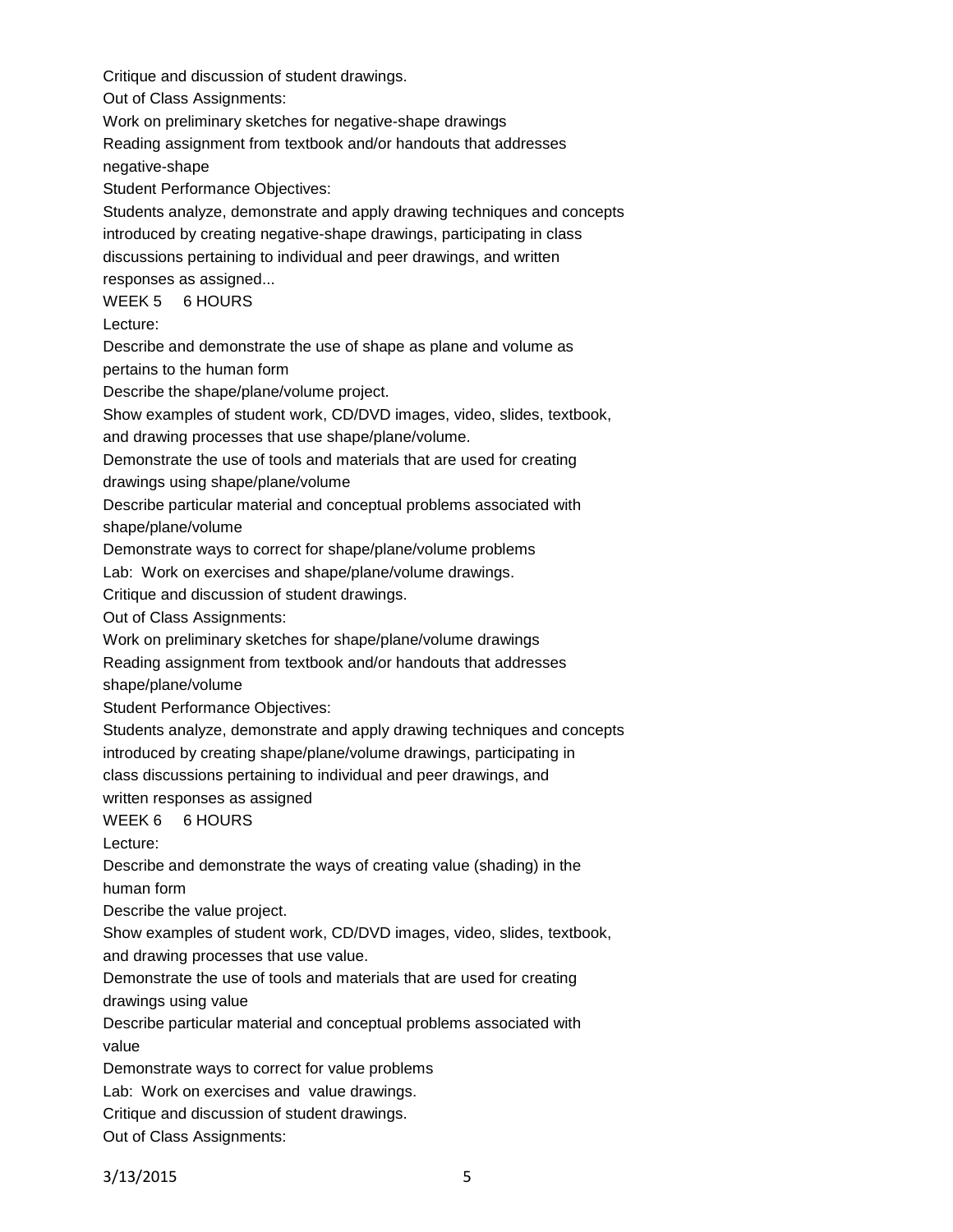Work on preliminary sketches for value drawings Reading assignment from textbook and/or handouts that addresses value Student Performance Objectives:

Students analyze, demonstrate and apply drawing techniques and concepts

introduced by creating value drawings, participating in class

discussions pertaining to individual and peer drawings, and written

responses as assigned.

WEEK 7 6 HOURS

Lecture:

Describe and demonstrate the use of Chiaroscuro; light/dark contrast Describe the chiaroscuro project.

Show examples of student work, CD/DVD images, video, slides, textbook, and drawing processes that use chiaroscuro

Demonstrate the use of tools and materials that are used for creating

drawings using chiaroscuro

Describe particular material and conceptual problems associated with chiaroscuro

Demonstrate ways to correct for chiaroscuro problems

Lab: Work on exercises and chiaroscuro drawings.

Critique and discussion of student drawings.

Out of Class Assignments:

Work on preliminary sketches for chiaroscuro drawings

Reading assignment from textbook and/or handouts that addresses

chiaroscuro

Student Performance Objectives:

Students analyze, demonstrate and apply drawing techniques and concepts introduced by creating chiaroscuro drawings, participating in class discussions pertaining to individual and peer drawings, and written responses as assigned.

## WEEK 8 6 HOURS

Lecture:

Describe and demonstrate the use of the expressive uses of value in the

human form

Describe the Expressive Value project.

Show examples of student work, CD/DVD images, video, slides, textbook,

and drawing processes that use expressive value

Demonstrate the use of tools and materials that are used for creating

drawings using expressive value

Describe particular material and conceptual problems associated with expressive value

Demonstrate ways to correct for expressive value problems

Lab: Work on exercises and expressive value drawings.

Critique and discussion of student drawings.

Out of Class Assignments:

Work on preliminary sketches for expressive value drawings

Reading assignment from textbook and/or handouts that addresses

expressive value

Student Performance Objectives: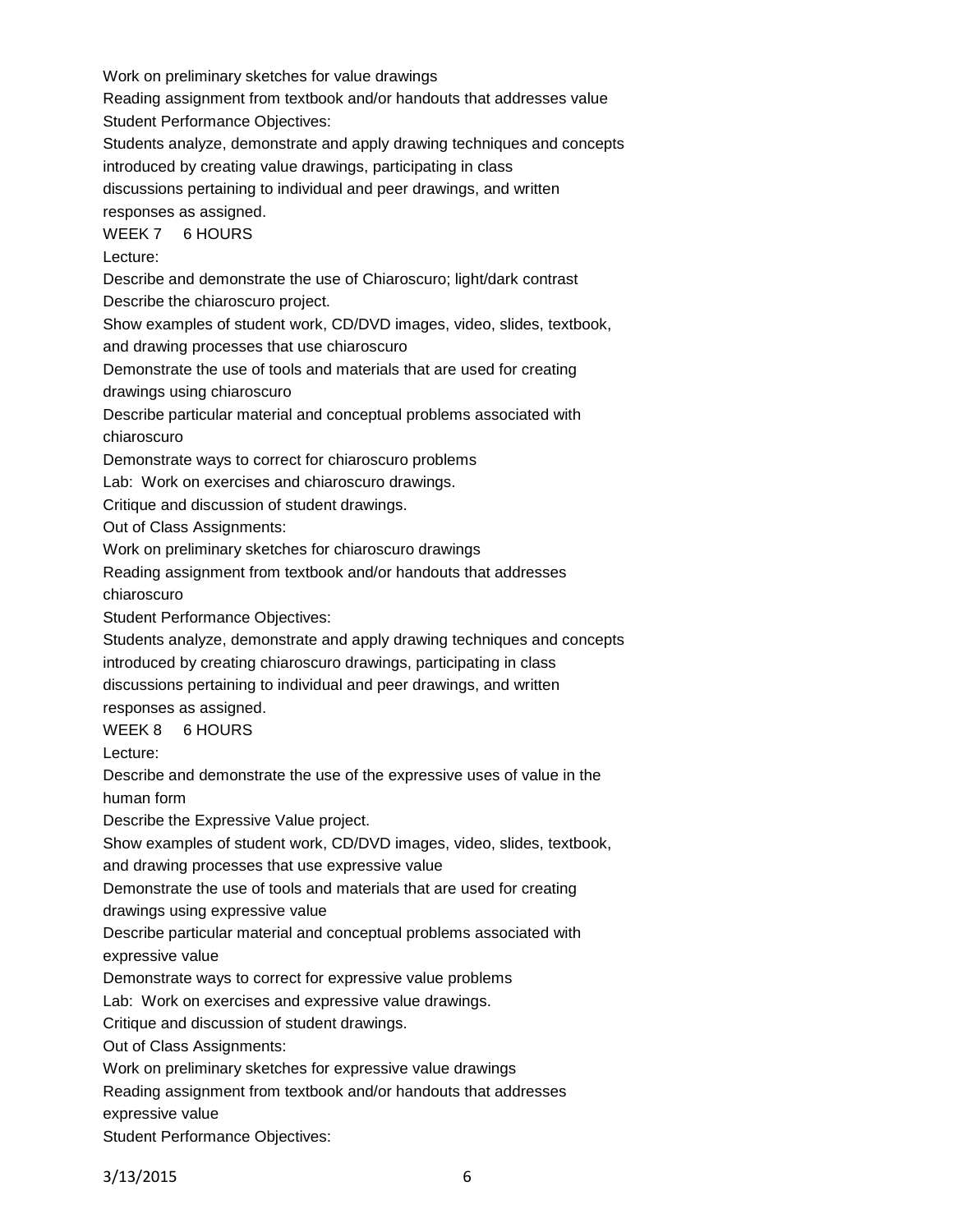Students analyze, demonstrate and apply drawing techniques and concepts introduced by creating expressive value drawings, participating in class discussions pertaining to individual and peer drawings, and written responses as assigned.. WEEK 9 6 HOURS Lecture: Describe and demonstrate the use of contour line in the human form Describe the Contour Line project.

Show examples of student work, CD/DVD images, video, slides, textbook,

and drawing processes that use contour line

Demonstrate the use of tools and materials that are used for creating

drawings using contour line

Describe particular material and conceptual problems associated with contour line

Demonstrate ways to correct for contour line problems

Lab: Work on exercises and contour line drawings.

Critique and discussion of student drawings.

Out of Class Assignments:

Work on preliminary sketches for contour line drawings

Reading assignment from textbook and/or handouts that addresses contour

line

Student Performance Objectives:

Students analyze, demonstrate and apply drawing techniques and concepts

introduced by creating contour line drawings, participating in class

discussions pertaining to individual and peer drawings, and written

responses as assigned.

WEEK 10 6 HOURS

Lecture:

Describe and demonstrate the use and application of line variety in

drawing; thoractic studies-skeletal

Describe the Thoractic project.

Show examples of student work, CD/DVD images, video, slides, textbook,

and drawing processes that use line variety

Demonstrate the use of tools and materials that are used for creating

drawings using line variety

Describe particular material and conceptual problems associated with line variety

Demonstrate ways to correct for expressive value problems

Lab: Work on exercises and Thoractic drawings.

Critique and discussion of student drawings.

Out of Class Assignments:

Work on preliminary sketches for thoractic drawings

Reading assignment from textbook and/or handouts that addresses line

variety and the thorastic diagrams

Student Performance Objectives:

Students analyze, demonstrate and apply drawing techniques and concepts

introduced by creating thorastic drawings with line variety,

participating in class discussions pertaining to individual and peer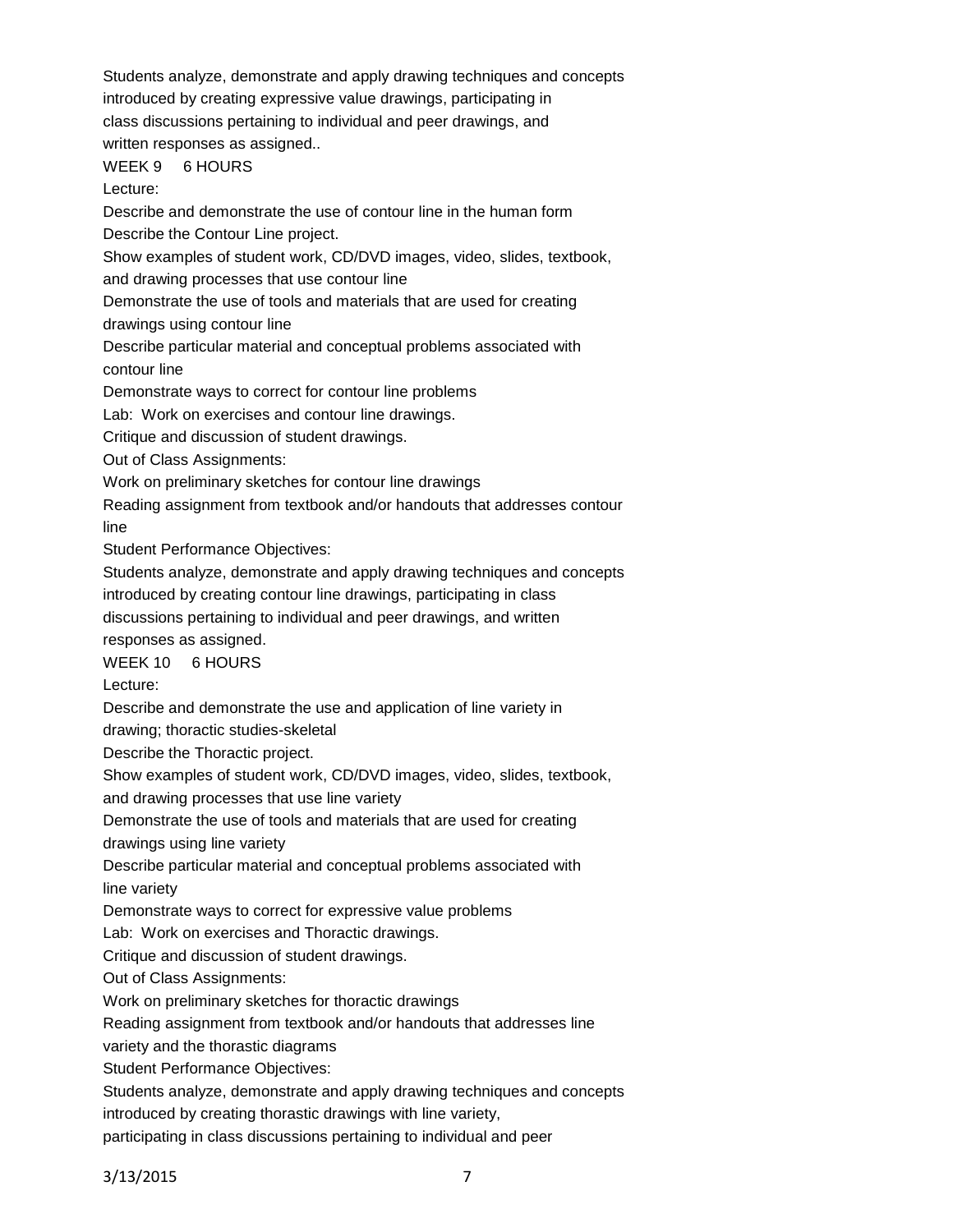drawings, and written responses as assigned...

WEEK 11 6 HOURS

Lecture:

Describe and demonstrate the use of texture in drawing the human form Describe the texture project.

Show examples of student work, CD/DVD images, video, slides, textbook, and drawing processes that use texture

Demonstrate the use of tools and materials that are used for creating

drawings using texture

Describe particular material and conceptual problems associated with texture

Demonstrate ways to correct for expressive value problems

Lab: Work on exercises and texture drawings.

Critique and discussion of student drawings.

Out of Class Assignments:

Work on preliminary sketches for texture drawings

Reading assignment from textbook and/or handouts that addresses texture Student Performance Objectives:

Students analyze, demonstrate and apply drawing techniques and concepts introduced by creating texture drawings, participating in class

discussions pertaining to individual and peer drawings, and written

responses as assigned...

WEEK 12 6 HOURS

Lecture:

Describe and demonstrate the use of Invented, Conventional and Symbolic

Texture in drawing the human form

Describe the symbolic texture project.

Show examples of student work, CD/DVD images, video, slides, textbook,

and drawing processes that use symbolic and invented texture

Demonstrate the use of tools and materials that are used for creating

drawings using symbolic and invented texture

Describe particular material and conceptual problems associated with

symbolic and invented texture

Demonstrate ways to correct for symbolic and invented texture problems

Lab: Work on exercises and Symbolic and Invented Textures drawings.

Critique and discussion of student drawings.

Out of Class Assignments:

Work on preliminary sketches for the Symbolic and Invented texture drawings

Reading assignment from textbook and/or handouts that addresses

Symbolic and Invented texture

Student Performance Objectives:

Students analyze, demonstrate and apply drawing techniques and concepts introduced by creating symbolic and invented texture drawings,

participating in class discussions pertaining to individual and peer

drawings, and written responses as assigned...

WEEK 13 6 HOURS

Lecture: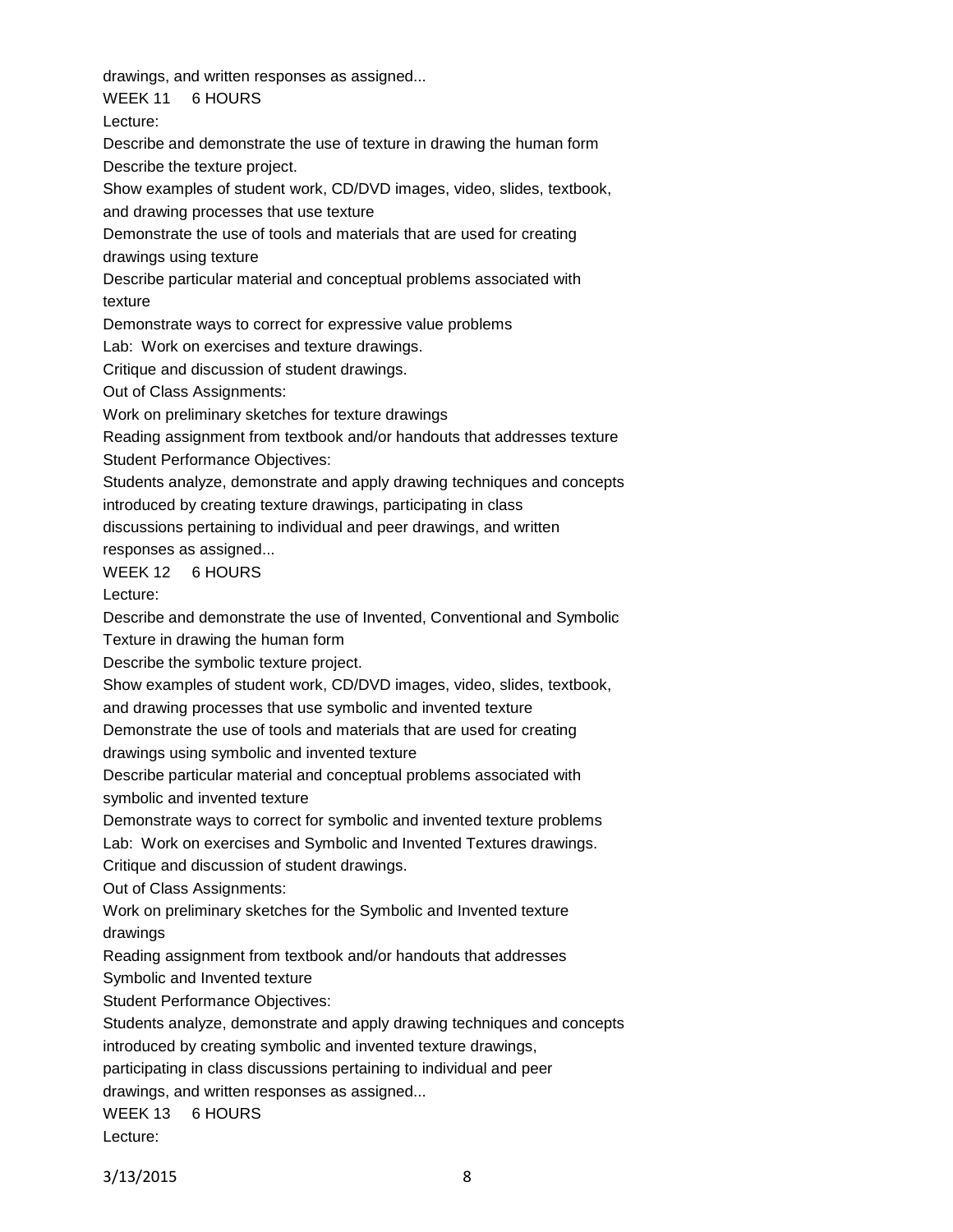Describe and demonstrate the use of Spatial Illusion in drawing the human form

Describe the Spatial Illusion project.

Show examples of student work, CD/DVD images, video, slides, textbook,

and drawing processes that use spatial illusion

Demonstrate the use of tools and materials that are used for creating drawings using spatial illusion

Describe particular material and conceptual problems associated with spatial illusion

Demonstrate ways to correct for spatial illusion problems

Lab: Work on exercises and spatial illusion drawings.

Critique and discussion of student drawings.

Out of Class Assignments:

Work on preliminary sketches for spatial illusion drawings

Reading assignment from textbook and/or handouts that addresses spatial illusion

Student Performance Objectives:

Students analyze, demonstrate and apply drawing techniques and concepts introduced by creating spatial illusion drawings, participating in class discussions pertaining to individual and peer drawings, and

written responses as assigned...

WEEK 14 6 HOURS

Lecture:

Describe and demonstrate the study of anatomical renderings: head

Describe the Anatomical Rendering project.

Show examples of student work, CD/DVD images, video, slides, textbook,

and drawing processes that illustrate anatomical renderings

Demonstrate the use of tools and materials that are used for creating anatomical rendering drawings

Describe particular material and conceptual problems associated with anatomical renderings

Demonstrate ways to correct for anatomical rendering problems

Lab: Work on exercises and anatomical rendering drawings.

Critique and discussion of student drawings.

Out of Class Assignments:

Work on preliminary sketches for anatomical rendering drawings

Reading assignment from textbook and/or handouts that illustrate

anatomical renderings

Student Performance Objectives:

Students analyze, demonstrate and apply drawing techniques and concepts

introduced by creating anatomical rendering drawings of the human form,

participating in class discussions pertaining to individual and peer

drawings, and written responses as assigned...

WEEK 15 6 HOURS

Lecture:

Describe and demonstrate the study of anatomical renderings: hands and feet

Describe the Anatomical Rendering project.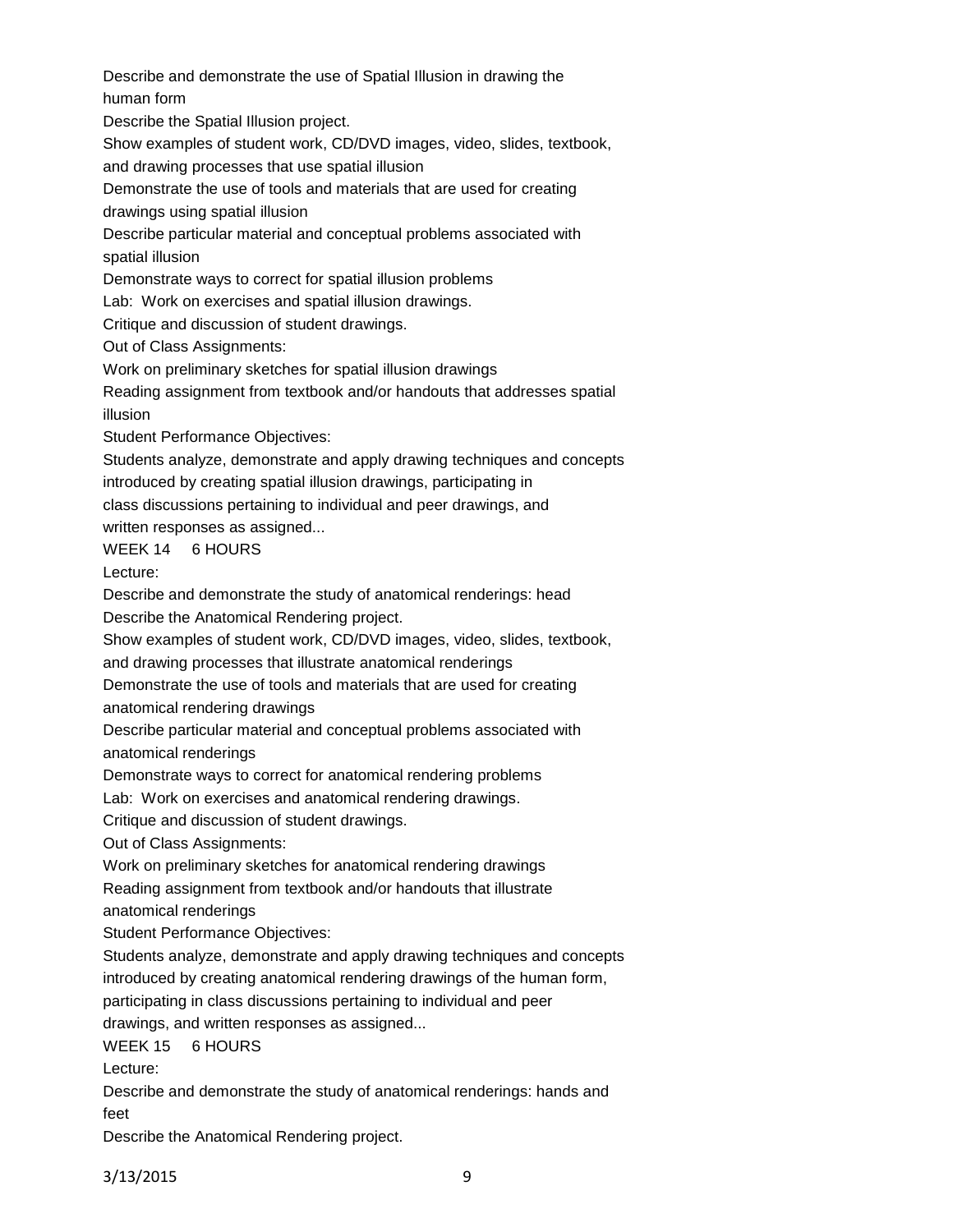Show examples of student work, CD/DVD images, video, slides, textbook,

and drawing processes that illustrate anatomical renderings

Demonstrate the use of tools and materials that are used for creating anatomical rendering drawings

Describe particular material and conceptual problems associated with anatomical renderings

Demonstrate ways to correct for anatomical rendering problems

Lab: Work on exercises and anatomical rendering drawings.

Critique and discussion of student drawings.

Out of Class Assignments:

Work on preliminary sketches for anatomical rendering drawings

Reading assignment from textbook and/or handouts that illustrate

anatomical renderings

Student Performance Objectives:

Students analyze, demonstrate and apply drawing techniques and concepts introduced by creating anatomical rendering drawings of the human form, participating in class discussions pertaining to individual and peer

drawings, and written responses as assigned....

WEEK 16 6 HOURS

Lecture:

Describe and demonstrate the study of anatomical renderings: torso,

back and legs

Describe the Anatomical Rendering project.

Show examples of student work, CD/DVD images, video, slides, textbook,

and drawing processes that illustrate anatomical renderings

Demonstrate the use of tools and materials that are used for creating

anatomical rendering drawings

Describe particular material and conceptual problems associated with anatomical renderings

Demonstrate ways to correct for anatomical rendering problems

Lab: Work on exercises and anatomical rendering drawings.

Critique and discussion of student drawings.

Out of Class Assignments:

Work on preliminary sketches for anatomical rendering drawings

Reading assignment from textbook and/or handouts that illustrate

anatomical renderings

Student Performance Objectives:

Students analyze, demonstrate and apply drawing techniques and concepts

introduced by creating anatomical rendering drawings of the human form,

participating in class discussions pertaining to individual and peer

drawings, and written responses as assigned....

WEEK 17 6 HOURS

Lecture:

Describe and demonstrate the use of the human form in multiple-point perspective

Describe the Multiple-Point Perspective project.

Show examples of student work, CD/DVD images, video, slides, textbook, and drawing processes that use multiple-point perspective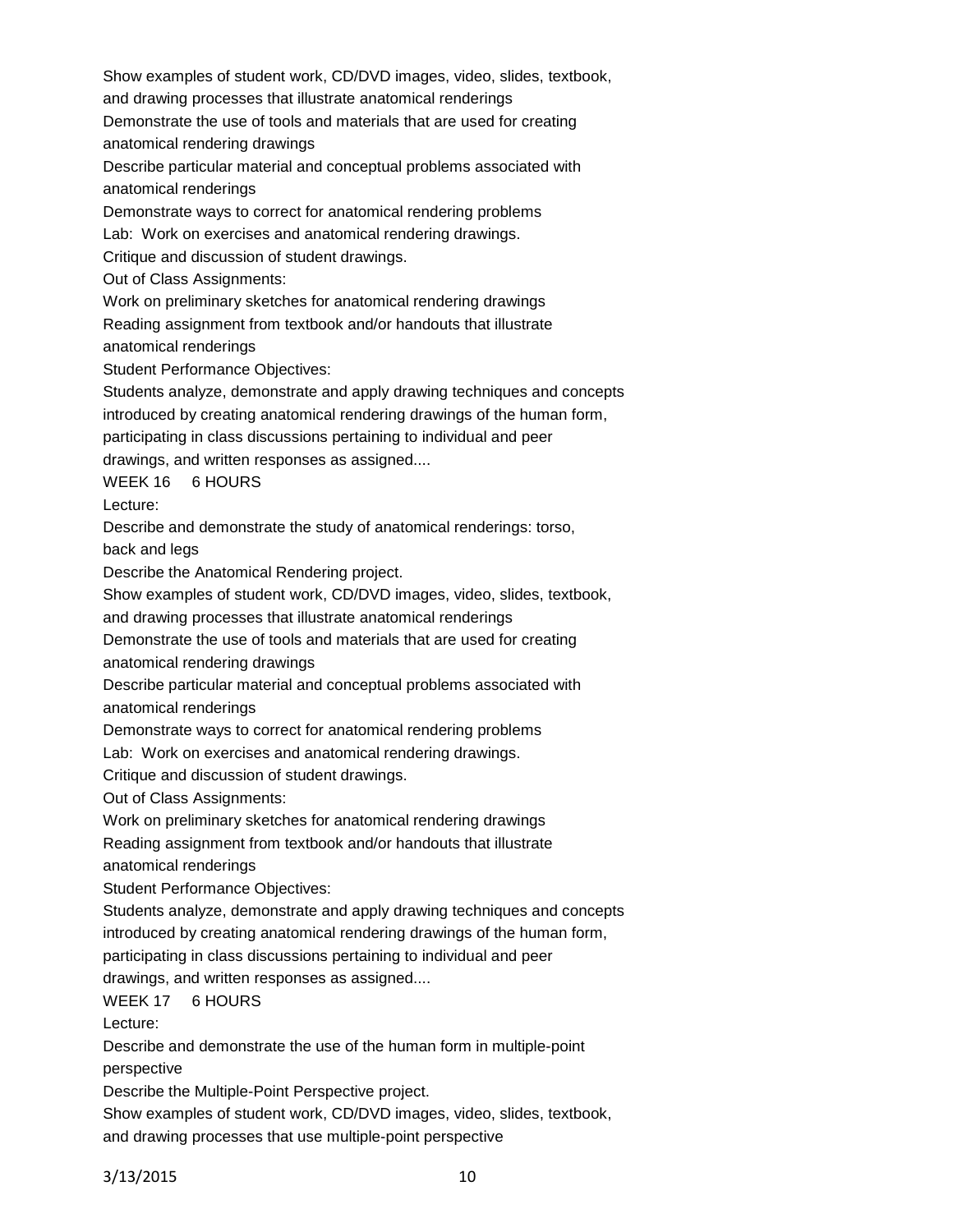Demonstrate the use of tools and materials that are used for creating drawings using multiple-point perspective Describe particular material and conceptual problems associated with multiple-point perspective Demonstrate ways to correct for multiple-point perspective problems Lab: Work on exercises and multiple-point perspective drawings. Critique and discussion of student drawings. Out of Class Assignments: Work on preliminary sketches for multiple-point perspective drawings Reading assignment from textbook and/or handouts that addresses multiple-point perspective Student Performance Objectives: Students analyze, demonstrate and apply drawing techniques and concepts introduced by creating multiple-point perspective drawings, participating in class discussions pertaining to individual and peer drawings, and written responses as assigned..... WEEK 18 2 HOURS Final Exam

## **METHODS OF INSTRUCTION:**

Lecture, video, cd/dvd, computer presentations, internet, examples demonstrations, lab exercises, critiques-class discussions.

#### **METHODS OF EVALUATION:**

The types of writing assignments required: Written homework Term papers Other: Visual journal entries/notes for ea. drawing proj. The problem-solving assignments required: Lab reports Other: drawing The types of skill demonstrations required: Class performance Field work Other: critique/discussion, visual journal work, drawings The types of objective examinations used in the course: Multiple choice True/false Matching items Completion Other category: Finished cumulative portfolio of drawings and sketches demonstrating an understanding & application of drawing techniques and concepts. The basis for assigning students grades in the course: Writing assignments: 10% - 20% Problem-solving demonstrations: 10% - 20% Skill demonstrations: 10% - 20% Objective examinations: 10% - 20%